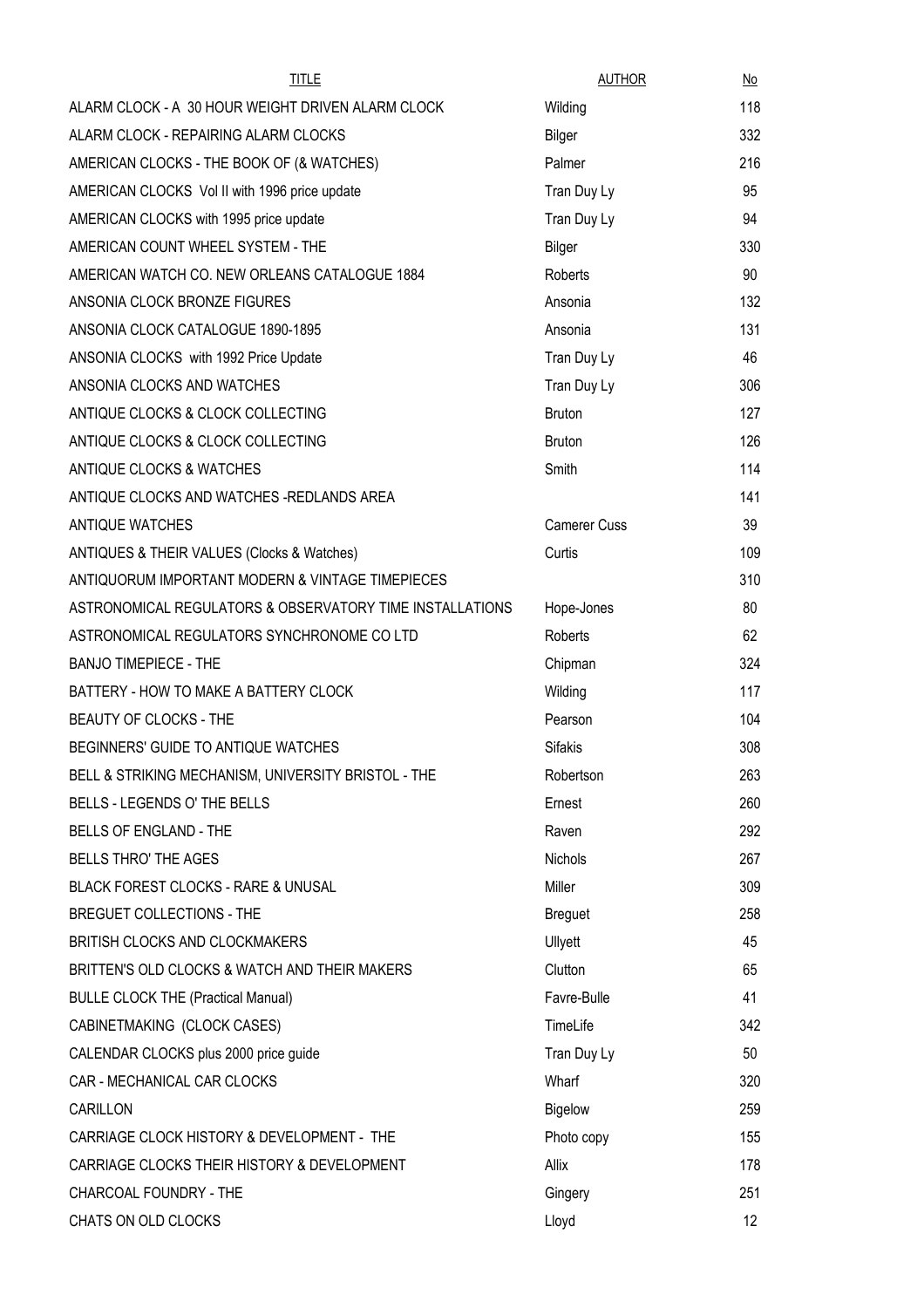| CHAUNCEY JEROME BRASS CLOCK CATALOGUE 1853         | Roberts        | 93  |
|----------------------------------------------------|----------------|-----|
| CHRISTCHURCH FUSEE CHAIN GANG - THE                | Newman         | 319 |
| CHRONOMETER MAKERS OF THE WORLD                    | Mercer         | 9   |
| CHURCH BELLS OF ENGLAND                            | Walters        | 288 |
| CITIZEN WATCHES INFO                               | Citizen        | 146 |
| <b>CLASSIC WATCH - THE</b>                         | Balfour        | 313 |
| <b>CLOCK &amp; CLOCK REPAIRING</b>                 | Smith          | 173 |
| <b>CLOCK AND WATCH ESCAPEMENTS</b>                 | Gazeley        | 307 |
| <b>CLOCK AND WATCH ESCAPEMENTS</b>                 | Gazeley        | 307 |
| <b>CLOCK AND WATCH REPAIRING</b>                   | De Carle       | 315 |
| <b>CLOCK AND WATCH REPAIRING</b>                   | De Carle       | 315 |
| <b>CLOCK CLEANING &amp; REPAIRING</b>              | Jones          | 36  |
| <b>CLOCK CLEANING &amp; REPAIRING</b>              | Jones          | 228 |
| <b>CLOCK DESIGN AND CONSTRUCTION</b>               | Penman         | 35  |
| <b>CLOCK IDENTIFICATION - PRICE GUIDE</b>          | Erhardt/Rabowe | 107 |
| <b>CLOCK MAKING &amp; MODEL MAKING</b>             | Smith          | 124 |
| CLOCK MAKING FOR THE WOODWORKER                    | Kadar          | 112 |
| CLOCK MAKING IN EUROPE GUSTAV BECKER STORY         | Kochmann       | 26  |
| <b>CLOCK MANUAL</b>                                | Urgos          | 138 |
| CLOCK REPAIR A PRIMER - THE                        | Balcom         | 82  |
| <b>CLOCK REPAIRERS FIRST READER - THE</b>          | Balcom         | 63  |
| <b>CLOCK REPAIRERS MANUAL - THE</b>                | Watters        | 317 |
| <b>CLOCK REPAIRING &amp; ADJUSTING</b>             | Randall        | 134 |
| CLOCK REPAIRING AND MAKING (3rd IMPRESSION)        | Garrard        | 287 |
| CLOCK REPAIRING AND MAKING (EIGHTH IMPRESSION)     | Garrard        | 3   |
| <b>CLOCK REPAIRS</b>                               | Wandres Kai    | 221 |
| <b>CLOCK REPAIRS</b>                               | Wanders Kai    | 237 |
| CLOCKMAKER THE VOLUME 1                            | Various        | 226 |
| CLOCKMAKER THE VOLUME 2                            | Various        | 227 |
| CLOCKMAKERS & WATCHMAKERS IN VICTORIA SETTL TO FED | Hose           | 271 |
| <b>CLOCKMAKERS OF CUMBERLAND - THE</b>             | Penfold        | 38  |
| <b>CLOCKMAKING PAST &amp; PRESENT</b>              | Gordon         | 264 |
| <b>CLOCKMAKING PAST &amp; PRESENT</b>              | Gordon         | 20  |
| <b>CLOCKS</b>                                      | Shaffer        | 328 |
| <b>CLOCKS</b>                                      | Fleet          | 24  |
| <b>CLOCKS</b>                                      | Fleet          | 33  |
| <b>CLOCKS</b>                                      | Fleet          | 32  |
| CLOCKS - A brief summary of the types of clocks    | Quantum Books  | 231 |
| <b>CLOCKS &amp; WATCHES</b>                        | Willsberger    | 128 |
| <b>CLOCKS &amp; WATCHES</b>                        | Willsberger    | 128 |
| <b>CLOCKS &amp; WATCHES</b>                        | Tyler          | 205 |
| <b>CLOCKS &amp; WATCHES (Connoisseur Guide)</b>    | Smith          | 28  |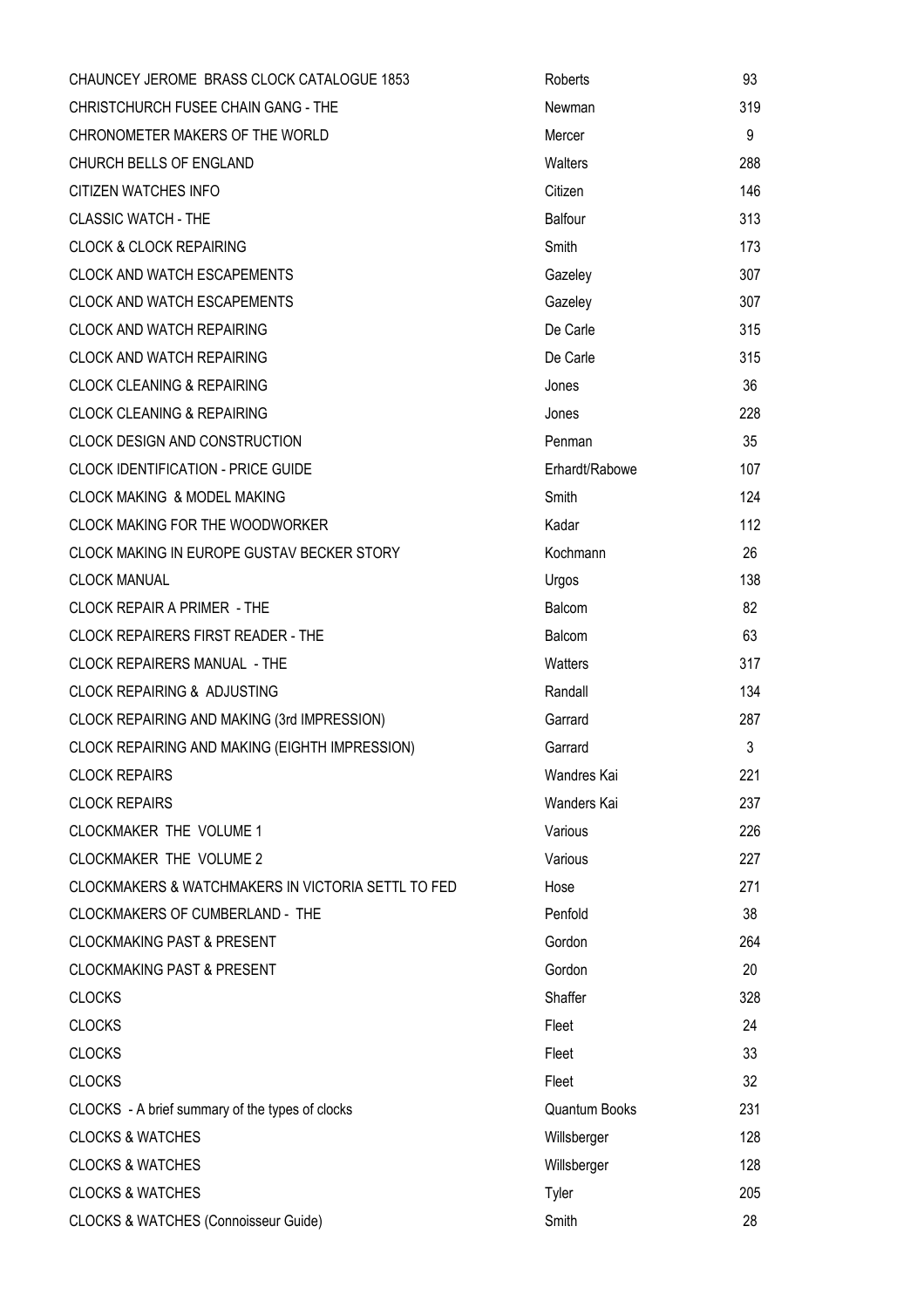| <b>CLOCKS &amp; WATCHES (Connoisseur Guide)</b>           | Smith             | 29             |
|-----------------------------------------------------------|-------------------|----------------|
| CODE OF PRACTICE- Safe use Radioactive Luminous Compounds | Heckenberg        | 81             |
| COLLECTABLE CLOCKS 1840-1940                              | Shenton           | 70             |
| COLLECTING AND IDENTIFYING OLD CLOCKS                     | Harris            | 322            |
| COLLECTING CLOCKS                                         | Roberts           | 189            |
| <b>COLLECTOR'S GUIDE TO CLOCKS</b>                        | Roberts           | 60             |
| <b>COLLECTOR'S GUIDE TO CLOCKS</b>                        | Roberts           | 314            |
| COMPLETE PRICE GUIDE TO WATCHES                           | Cooksely          | 37             |
| <b>COMPLICATED WATCHES</b>                                | Siebel / Hagans   | 6              |
| <b>COMTOISE CLOCKS</b>                                    | Maitzner/Moreau   | 48             |
| CONGREVE - HOW TO MAKE A CONGREVE CLOCK (1st edition)     | Wilding           | 162            |
| CONTRIBUTIONS OF JOSEPH IVES TO CONNECTICUT CLOCK         | Roberts           | 58             |
| COUNT WHEEL - UNDERSTANDING COUNT WHEEL STRIKING          | Goodman           | 220            |
| COUNT WHEEL - UNDERSTANDING COUNT WHEEL STRIKING          | Goodman           | 235            |
| COUNTRY LIFE INTERNATIONAL DICTIONARY OF CLOCKS           | Smith             | 59             |
| <b>CUCKOO CLOCK REPAIR</b>                                |                   | 238            |
| <b>DECORATIVE GILDING</b>                                 | Sloan             | 270            |
| <b>DESIGNING WITH PLASTICS</b>                            | Erhart/Ehrenstien | 253            |
| DEVON CLOCKS AND CLOCKMAKERS                              | Ponsford          | 296            |
| DIALS - PAINTED DIAL CLOCKS                               | Loomes            | 175            |
| DICTIONARY OF ABRASIVES                                   | Emmerson          | 143            |
| DICTIONARY OF CLOCKS AND WATCHES                          | <b>Bruton</b>     | 206            |
| DICTIONNAIRE TECHNOLOGIQUE - EBAUCHES SA                  | Rose Bros         | 341            |
| DISMANTLING A POCKET WATCH                                | Switzer           | 276            |
| DVD X 2 AND NOTES:- EBAY                                  | Dunn              | 245            |
| ELECTRIC - HOW TO MAKE AN ELECTRIC CLOCK                  | Hay               | 130            |
| ELECTRIC CLOCKS                                           | Wise              | 25             |
| ELECTRIC CLOCKS - Principles, Construction Working        | Kinostan"         | 195            |
| ELECTRICAL HOROLOGY                                       | Langman & Ball    | 34             |
| ELECTRICAL HOROLOGY                                       | Langman & Ball    | 34             |
| ELECTRICAL HOROLOGY                                       | Langman & Ball    | 248            |
| <b>ELECTRICAL PRINCIPLES 1</b>                            | Phillips          | 187            |
| ELECTRICIAL TIME KEEPING                                  | Hope-Jones        | 335            |
| ELECTRO-PLATING FOR THE AMATEUR                           | Warburton         | 151            |
| <b>ELGIN REMINISCENCES</b>                                | <b>Elgin 1873</b> | 182            |
| ENCYCLOPEDIE DE LA PENDULE FRANCAISE                      | Kjellberg         | 281            |
| ENGLISH DIAL CLOCKS                                       | Rose              | 54             |
| ENGLISH - EARLY ENGLISH CLOCKS                            | DawsonDover/Parks | 170            |
| ENGLISH ANTIQUE SHOW -"FLOG IT"                           |                   | 233            |
| ENGLISH CLOCKS - A BOOK OF                                | Symonds           | 194            |
| <b>ENGLISH DOMESTIC CLOCKS</b>                            | Cescinsky/Webster | 105            |
| ENGLISH HOUSE CLOCKS 1600 -1850                           |                   | $\overline{7}$ |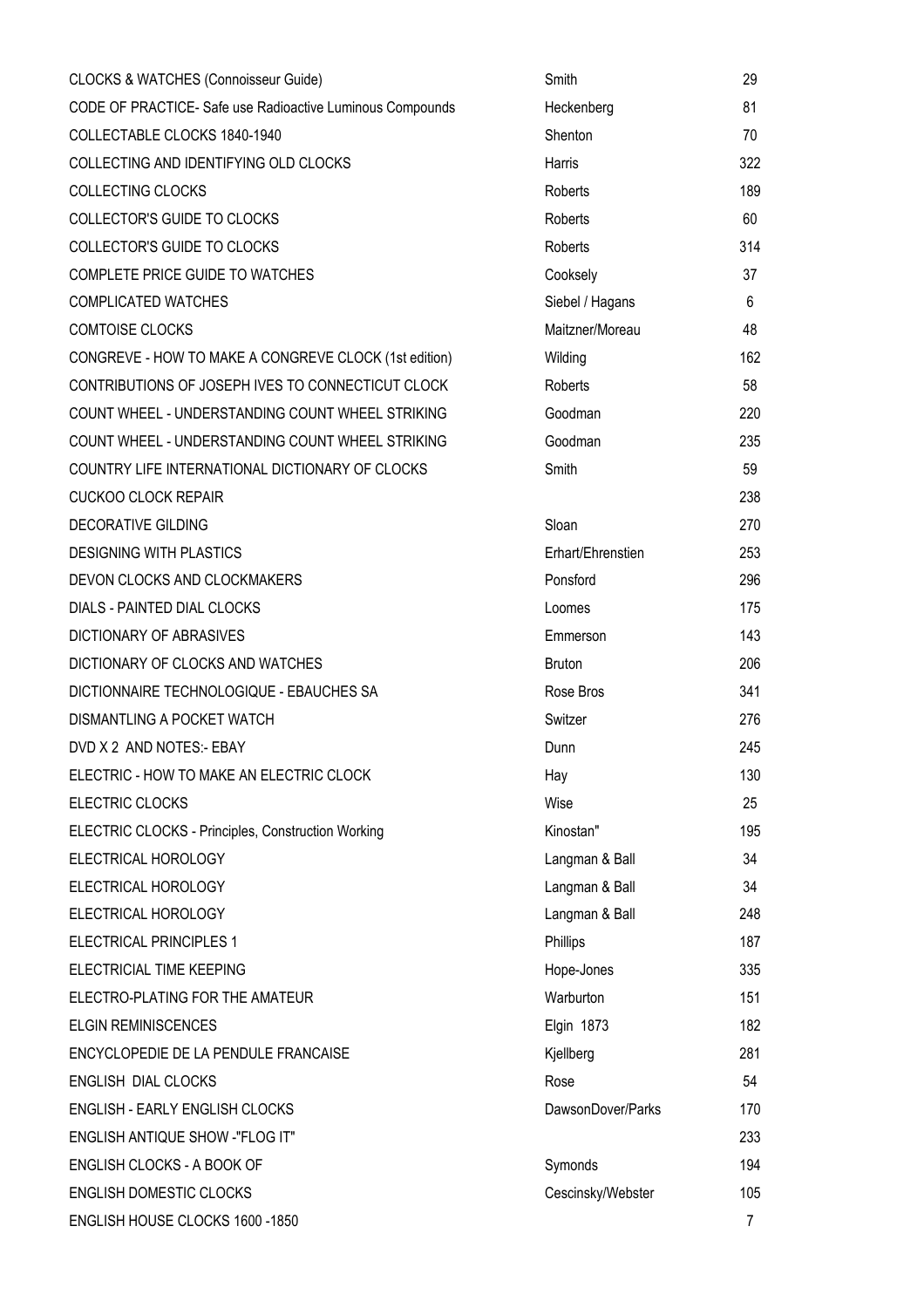| <b>ENGRAVING DISC 1</b>                              |                        | 277 |
|------------------------------------------------------|------------------------|-----|
| <b>ENGRAVING DISC 2</b>                              |                        | 278 |
| ESCAPEMENT - HOW TO MAKE GALILEO'S ESCAPEMENT        | Wilding                | 174 |
| <b>ESCAPEMENT - KNOW THE ESCAPEMENT</b>              | <b>Barkus W'makers</b> | 83  |
| ESCAPEMENTS - PRACTICAL CLOCK ESCAPEMENTS            | Penman                 | 333 |
| <b>EUREKA CLOCKS - THE</b>                           | Shenton                | 44  |
| <b>EUROPEAN CLOCKS</b>                               | Uresova                | 243 |
| <b>EUROPEAN CLOCKS</b>                               | Tyler                  | 208 |
| <b>FLUME CATALOGUE</b>                               | Flume                  | 188 |
| <b>FLUME CATALOGUE</b>                               | <b>Flume 1958</b>      | 183 |
| FRENCH BRONZE CLOCK                                  | Niehuser               | 171 |
| FRENCH MARBLE CLOCK THE (FIRST EDITION)              | Thorpe                 | 191 |
| FRENCH MARBLE CLOCK THE (FIRST EDITION)              | Thorpe                 | 159 |
| FROM RAGS TO RICHES TO RAGS                          | Bailey                 | 125 |
| FUN WITH TIME                                        | Goaman                 | 262 |
| <b>GEARS FOR SMALL MECHANISMS</b>                    | Davis                  | 8   |
| <b>GENERALE RESSORTS SA</b>                          | Generale Ressorts      | 193 |
| GEORGIAN BRACKET CLOCK 1714-1830 - THE               | Barder                 | 56  |
| <b>GILBERT CLOCKS</b>                                | Tran Duy Ly            | 163 |
| GILBERT CLOCKS (SUPPLEMENT 2000)                     | Tran Duy Ly            | 129 |
| <b>GRANDFATHER CLOCK - THE</b>                       | Edwardes               | 210 |
| <b>GRANDFATHER CLOCKS &amp; THEIR CASES</b>          | Loomes                 | 164 |
| <b>GRAVER MAKING &amp; HAND TURNING</b>              | Smith                  | 211 |
| GRAVER MAKING & HAND TURNING (Faulty - stops midway) | Smith                  | 214 |
| GUSTAV BECKER with 2000 price update                 | Tran Duy Ly            | 47  |
| <b>GUSTAV BECKER STORY</b>                           | Kockmann               | 137 |
| <b>GUSTAV BECKER STORY</b>                           | Kockmann               | 136 |
| HALLMARKS & DATE LETTERS ON GOLD & SILVER            | <b>NAG Press</b>       | 200 |
| <b>HAMILTON WATCH GENUINE MATERIALS</b>              | <b>Hamilton Watch</b>  | 73  |
| HERMAN CLARK AND THE SALEM BRIDGE SHELF CLOCK        | <b>NAWCC</b>           | 247 |
| HERMLE 2006/2007 CATALOGUE                           | Hermle                 | 297 |
| HERMLE 2010/2011 CATALOGUE                           | Hermle                 | 298 |
| HERMLE CATALOGUE EDITION 15<br>(2 copies)            | Hermle                 | 299 |
| HERMLE SERVICE MANUAL - THE                          | Hermle                 | 300 |
| HERMLE SPARE PARTS CATALOGUE                         | Hermle                 | 301 |
| HISTORICAL RECORDS OF AUSTRALIAN SCIENCE             | Aust Academy           | 152 |
| HISTORY IDENTIFICATION & CARE OF FRENCH CLOCKS       |                        | 241 |
| HISTORY OF CLOCKS & WATCHES - THE                    | <b>Bruton</b>          | 218 |
| HORLOGERIE ET ORFEVERIE ENCYCLOPEDIE                 | Didero/d'Alembert      | 64  |
| HOROLOGICAL HINTS AND HELPS 4th Edition              | <b>Britten</b>         | 71  |
| HOROLOGICAL SHOP TOOLS 1700-1900                     | Crom                   | 169 |
| HOROLOGICAL WORKSHOP NOTES                           | Minty                  | 72  |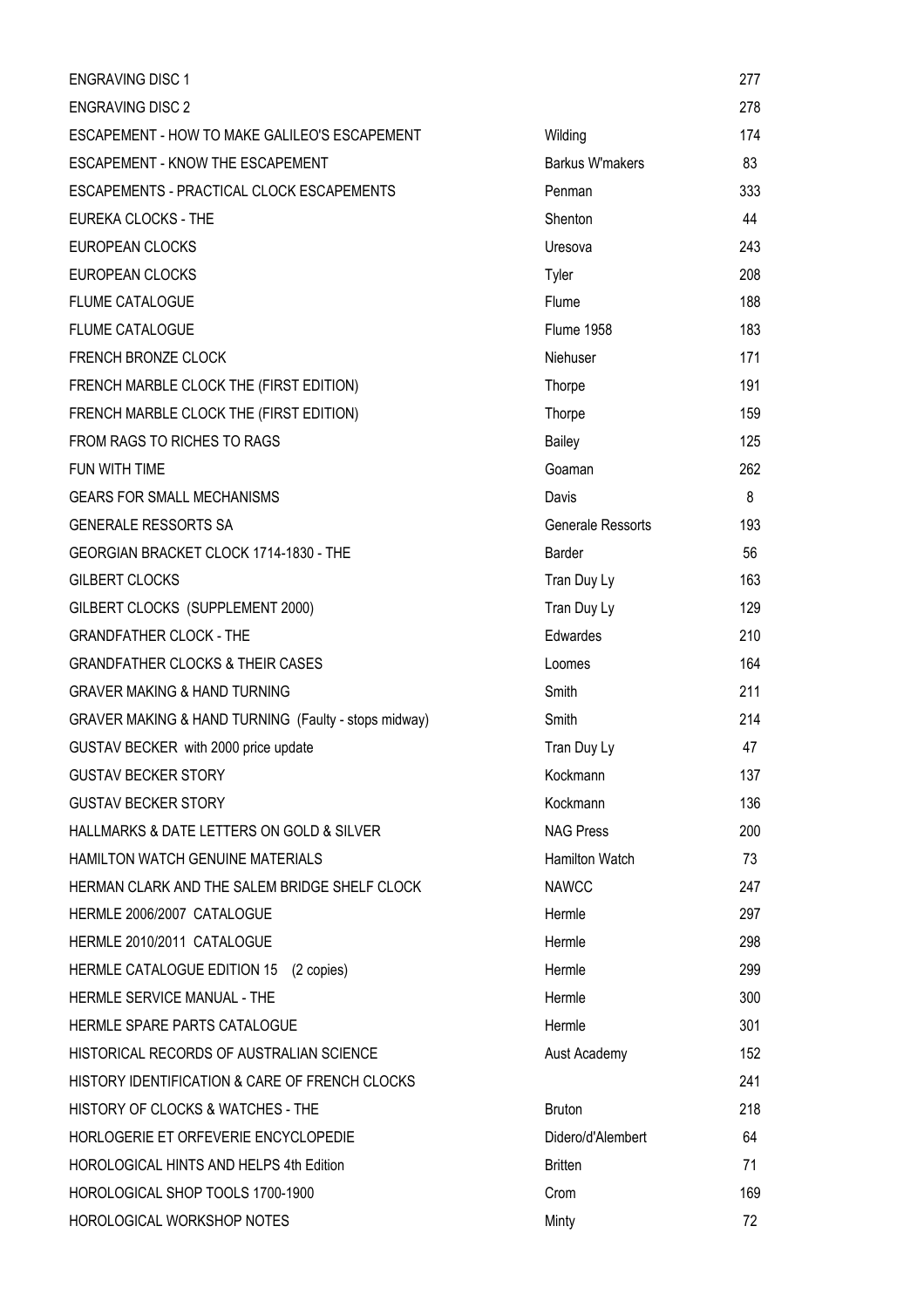| HOROLOGY (Teach Yourself)                          | De Carle           | 11  |
|----------------------------------------------------|--------------------|-----|
| HOROLOGY ENCYCLOPEDIA - English translation        | Diderot/d'Alembert | 77  |
| HOROLOVAR 400 DAY CLOCK REPAIR GUIDE               | Terwilliger        | 294 |
| HOROLOVAR 400 DAY CLOCK REPAIR GUIDE 7th Edition.  | Terwilliger        | 68  |
| HOROLOVAR 400 DAY CLOCK REPAIR GUIDE 9th Edition.  | Terwilliger        | 69  |
| HOW THE WATCH WAS WORN, A FASHION FOR 500 YEARS    | Cummins            | 305 |
| HOW TO MAKE A SIMPLE 16th CENTURY CLOCK            | Wilding            | 102 |
| HOW TO MANAGE AND REGULATE CLOCKS AND WATCHES      | Berthoud           | 304 |
| HOW TO MANAGE AND REGULATE CLOCKS AND WATCHES      | Berthoud           | 304 |
| HOW TO REPAIR ANTIQUE CLOCKS VOLUME 1              | Wilding            | 167 |
| HOW TO REPAIR ANTIQUE CLOCKS VOLUME 2              | Wilding            | 166 |
| HOW TO REPAIR ANTIQUE CLOCKS VOLUME 3              | Wilding            | 165 |
| HOWARD CLOCK CO. CATALOGUE 1874.                   | Howard & Co        | 88  |
| IBM. MASTER TIME CONTROL MOVEMENTS                 | Roberts            | 75  |
| IMPORTANT TIME PIECES OF THE WORLD No 1            | Ashland            | 149 |
| IN QUEST OF CLOCKS                                 | Ullyett            | 266 |
| INGRAHAM CLOCKS with 1999 price guide              | Tran Duy Ly        | 51  |
| INSIDE STORY OF THE SWISS WATCH                    | Swiss              | 142 |
| INVESTING IN CLOCKS & WATCHES 1967                 | Cumhaill           | 334 |
| IRISH TIMEKEEPING - 300 YEARS OF IRISH TIMEKEEPING | Chellar            | 295 |
| IT WAS A MATTER OF TIME                            | Tooth              | 116 |
| <b>IT'S ABOUT TIME</b>                             | <b>Branot</b>      | 148 |
| JUF400 DAY CATALOGUE                               | <b>JUF</b>         | 140 |
| <b>JEWEL CATALOGUE</b>                             | Seitz              | 92  |
| <b>JOHN HARRISON &amp; HIS TIMEKEEPERS</b>         | Gould              | 203 |
| <b>KEEPING TIME</b>                                | Qld. Horologist    | 86  |
| LATHE - MYFORD LATHE MANUAL                        | <b>Bradley</b>     | 161 |
| LATHE TURNING - TEXT BOOK OF TURNING               | Hercus             | 339 |
| LENZKIRCH CLOCKS, THE UNSIGNED STORY               | Everett            | 303 |
| LES HEURES (Watches) 1789-1989                     | Droz / Flofes      | 17  |
| LIST & TRADE MARKS CARRIAGE CLOCKS                 | Roberts            | 42  |
| LONG CASE CLOCK - THE                              | <b>Bruton</b>      | 111 |
| LONG CASE PAINTED DIALS                            | Tenant             | 1   |
| LONGITUDE (Soft back)                              | Sobel              | 119 |
| LONGITUDE ILLUSTRATED                              | Sobel              | 98  |
| MAINTAINING AND REPAIRING MECHANICAL WATCHES       | Wiles              | 325 |
| <b>MARBLE CLOCKS</b>                               | Wotton             | 135 |
| MARKERBY LIGHTHOUSE                                | Manton             | 99  |
| MASS FINISHING TECHNIQUES                          |                    | 275 |
| MECHANISM OF THE WATCH - THE                       | Swinburne          | 244 |
| MELBOURNE REGIONAL 2001                            |                    | 286 |
| MERRITT'S CLOCK & WATCH REPAIR CATALOGUE           | Merritt's          | 190 |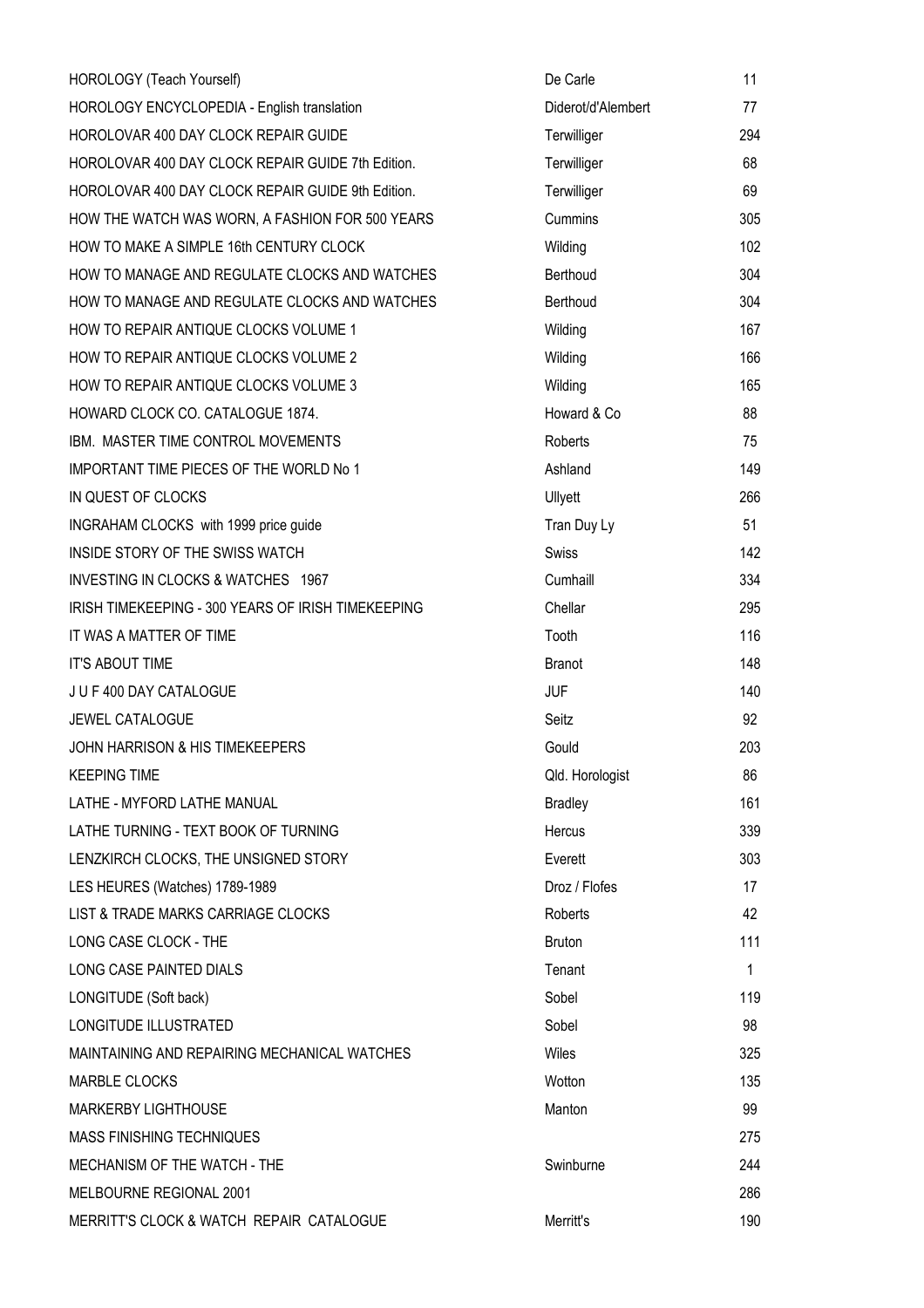| MERRITT'S CLOCK & WATCH REPAIR CATALOGUE           | Merritt's              | 190            |
|----------------------------------------------------|------------------------|----------------|
| METAMEC ELECTRIC CLOCKS                            | <b>Bird</b>            | 168            |
| MODEL ENGINEERING                                  | Mod / Allied           | 250            |
| MODERN CLOCKS THEIR REPAIR & MAINTENANCE           | Robinson               | 179            |
| MODERN CLOCKS THEIR REPAIR & MAINTENANCE           | Robinson               | 201            |
| MODERN CLOCKS DESIGN & MAINTENANCE                 |                        | 261            |
| MODERN WATCH REPAIRING & ADJUSTING 3rd Edition     | Bowman/Borer           | $\overline{2}$ |
| MODERN WATCHMAKERS LATHE AND HOW TO USE IT - THE   | Perkins                | 225            |
| MORBIER CLOCKS HISTORY IDENTIFICATION & REPAIR     | Seymour                | 186            |
| MR. OATLEY, THE CELEBRATED WATCHMAKER              | Hatton                 | 84             |
| MUSEUM CLOCK DISPLAY 1999                          |                        | 285            |
| <b>MUSIC BOXES</b>                                 | Bahl                   | 103            |
| NOBLE JEROME PATENT 30-HR - THE                    | Talor                  | 312            |
| OFFICIAL CATALOGUE SWISS WATCH REPAIR PARTS        | <b>Swiss Watches</b>   | 323            |
| OILING THE WATCH                                   | <b>Barkus Labs</b>     | 337            |
| OLD CLOCKS & WATCHES & THEIR MAKERS                | <b>Britten</b>         | 30             |
| OLD CLOCKS & WATCHES & THEIR MAKERS                | <b>Britten</b>         | 172            |
| OLD CLOCKS & WATCHES & THEIR MAKERS                | <b>Britten</b>         | 172            |
| OMEGA COLLECTION 2007                              | Omega                  | 257            |
| PATENT ABRIDGEMENTS Vol. 1<br>1885-1900            | Odmark                 | 196            |
| PATENT ABRIDGEMENTS Vol. 2<br>1901-1930            | Odmark                 | 197            |
| PLASTICS - KNOW YOUR PLASTICS                      | Plastic Institute      | 252            |
| <b>PLATING GUIDE</b>                               | <b>Fordel Supplies</b> | 150            |
| POCKET WATCH HANDBOOK - THE                        | Cutmore                | 316            |
| POLISHING - A POLISHERS HANDBOOK                   | Ellis                  | 177            |
| PRACTICAL BENCHWORK FOR HOROLOGISTS                | Samuel                 | 181            |
| PRACTICAL BENCHWORK FOR HOROLOGISTS                | Samuel                 | 217            |
| PRACTICAL CLOCK REPAIRING                          | De Carle               | 18             |
| PRACTICAL CLOCK REPAIRING                          | De Carle               | 21             |
| PRACTICAL WATCH REPAIRING                          | De Carle               | 19             |
| PRACTICAL WATCH REPAIRING                          | De Carle               | 23             |
| PRACTICAL WOOD WORKING August 1986                 | Magazine               | 176            |
| PRENTISS CLOCK IMPROVEMENT CO. - THE               | Prentiss               | 265            |
| <b>QUARTER - CHIMES AND CHIME TUNES</b>            | Wooding                | 290            |
| <b>QUARTZ WATCH REPAIR SYSTEM - THE</b>            | Miles & Co             | 144            |
| RACK & SNAIL COUNT SYSTEM - THE                    | Bilger                 | 331            |
| RADIUM DIAL - THE - WESTCLOCKS DEATH BY RADIUM     |                        | 282            |
| RADIUM DIAL MANUFACTURING                          |                        | 291            |
| RECOIL - HOW TO EXAMINE & ADJUST RECOIL ESCAPEMENT | Goodman                | 219            |
| RECOIL - HOW TO EXAMINE & ADJUST RECOIL ESCAPEMENT | Goodman                | 232            |
| REES'S CLOCKS WATCHES & CHRONOMETERS 1819-20       | Rees                   | 209            |
| REPAIR AND RESTORE YOUR 400 DAY CLOCK              | Rabushka               | 293            |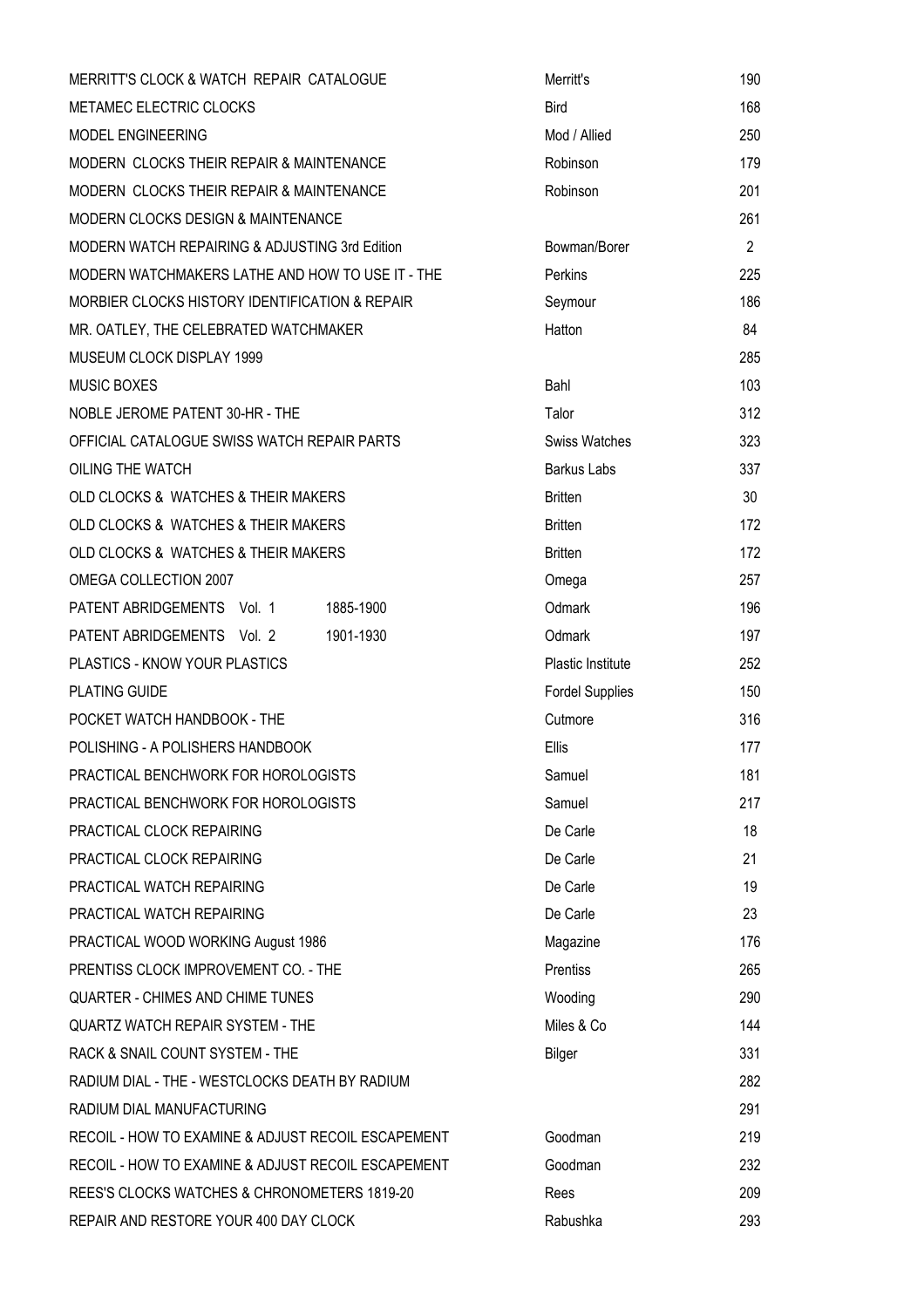| <b>REPAIRING ANTIQUE CLOCKS - A Guide for Amateurs</b> | Smith            | 268 |
|--------------------------------------------------------|------------------|-----|
| <b>REPAIRING OLD CLOCKS &amp; WATCHES</b>              | Whiten           | 121 |
| <b>REPAIRING OLD CLOCKS &amp; WATCHES</b>              | Whiten           | 108 |
| <b>REPAIRING OLD CLOCKS &amp; WATCHES</b>              | Whiten           | 108 |
| REPAIRING OLD CLOCKS & WATCHES                         | Whiten           | 207 |
| ROLEX 1905 - 2000                                      | Wildorf          | 40  |
| ROLLEX REFERENCE BOOK                                  |                  | 145 |
| RONDA PARTS CATALOGUE                                  | Archer/Coote     | 185 |
| ROYAL CLOCKS                                           | Jagger           | 242 |
| <b>SAND AND GLASS</b>                                  | Baker - Carr     | 256 |
| SCHOOL OF HOROLOGY NAWCC                               | <b>NAWCC</b>     | 234 |
| <b>SCIENCE OF CLOCK &amp; WATCHES - THE</b>            | Rawlings         | 279 |
| SCIENCE OF WATCH REPAIRING SIMPLIFIED                  |                  | 15  |
| <b>SESSIONS CLOCKS</b>                                 | Tran Duy Ly      | 52  |
| SETH THOMAS CLOCKS & MOVEMENTS 2000 price update       | Tran Duy Ly      | 192 |
| SIMON WILLARD & HIS CLOCKS                             | Willard          | 204 |
| SIR FRANCIS DRAKE FALLING BALL CLOCK - THE             | Royal Geographic | 154 |
| SKELETON - HOW TO MAKE A SKELETON CLOCK                | Smith            | 106 |
| <b>SKELETON CLOCKS</b>                                 | Royer-Collard    | 61  |
| <b>SKELETON CLOCKS</b>                                 |                  | 240 |
| SMITHS CLOCK & WATCH REFERENCE GUIDE                   | Smiths           | 153 |
| SMITHS DOMESTIC CLOCKS                                 | Smith            | 224 |
| <b>SOLVENTS</b>                                        | Durrans Thos     | 14  |
| SOUTH BRISBANE TOWN HALL 1892/1992 A GRACIOUS LADY     | H Bennett        | 79  |
| SPECIAL SALE - ESTATES                                 | Joel             | 158 |
| STAINING AND POLISHING (TIMBER)                        | Hayward          | 340 |
| STANDARD ANTIQUE CLOCK VALUE GUIDE - THE               | Westcott         | 53  |
| STRIKING AND CHIMING CLOCKS                            | Smith            | 318 |
| SUNDIALS THEIR THEORY & CONSTRUCTION                   | Waugh            | 31  |
| <b>SWATCHISSIMO</b>                                    | Ciarrera         | 100 |
| SWISS TIMEPIECE MAKERS 1775-1995 Vol 1                 | Prichard         | 198 |
| SWISS TIMEPIECE MAKERS 1775-1995 Vol 2                 | Prichard         | 199 |
| SWISS WATCH REPAIRERS MANUAL - THE                     | Jendritzki       | 43  |
| SYNCHRONOME                                            | Chapter 104      | 139 |
| SYNCHRONOME - A Hope-Jones SYNCHRONOME Miscellany      | Hope-Jones       | 85  |
| SYNCHRONOME MASTERS OF ELECTRICAL TIMEKEEPING          | <b>Miles</b>     | 302 |
| TECHNIQUE OF MAKING ENAMEL CLOCK DIALS - THE           | Rodgers          | 78  |
| THE CRAFT OF THE CLOCKMAKER                            | Tyler            | 239 |
| THIS OLD CLOCK                                         | Goodman          | 230 |
| <b>THOMAS TOMPION (The English Greats)</b>             | Clockmann        | 74  |
| THOMAS TOMPION HIS LIFE AND WORKS                      | Symonds          | 55  |
| TIME & CLOCKS                                          | Cunynghame       | 289 |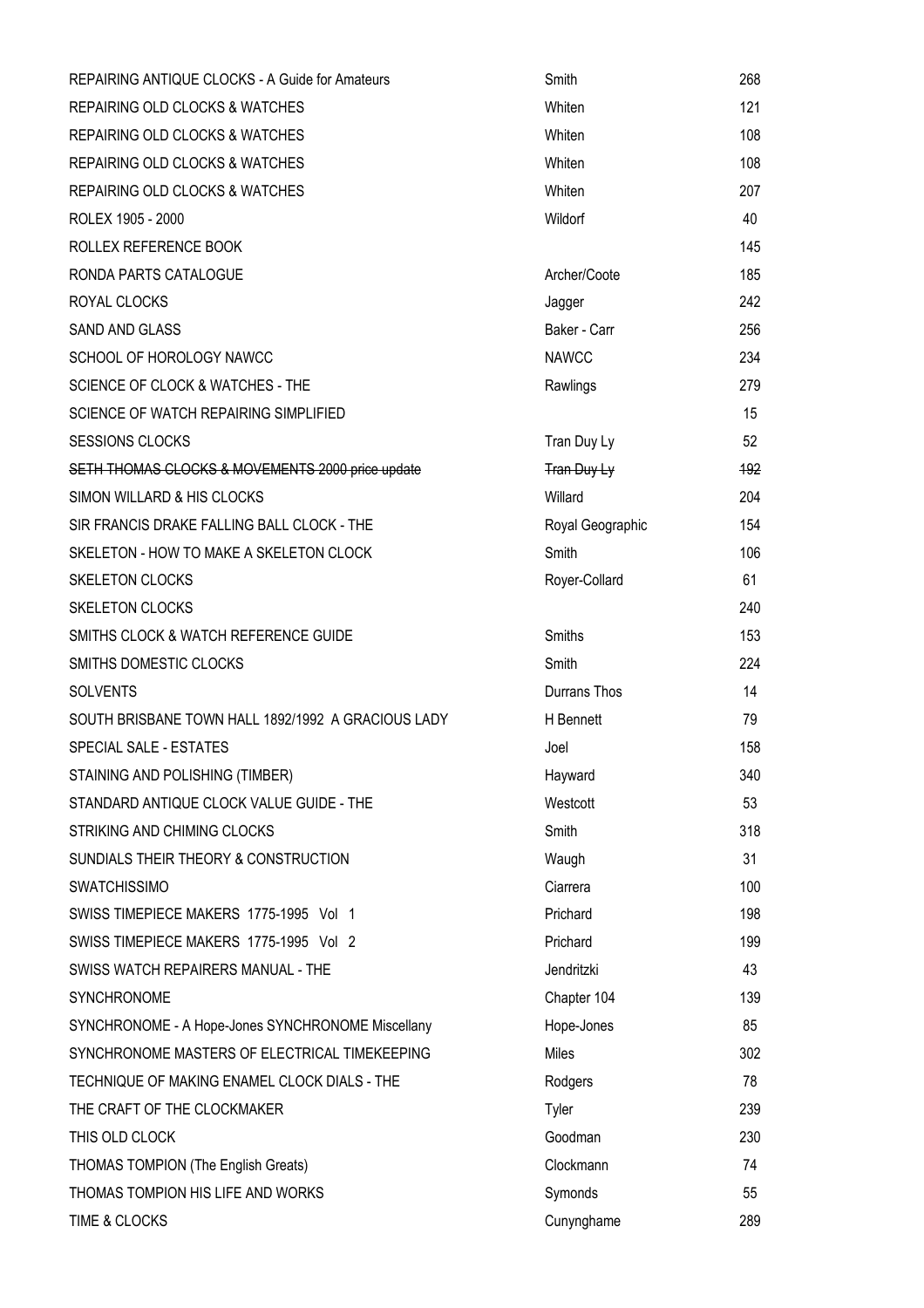| TIME AND TIMEKEEPERS                                   | Milham               | 13  |
|--------------------------------------------------------|----------------------|-----|
| TIME CRAFT 1981                                        | Magazine ??          | 280 |
| TIME MEASUREMENT                                       | Ward                 | 202 |
| TIME ON SHIP AND SHORE                                 |                      | 222 |
| TIME UNDER SAIL                                        | Varzeliotis          | 115 |
| <b>TIMEPIECES</b>                                      | Jager Le coultre     | 110 |
| <b>TOOLING THE WORKSHOP</b>                            | Smith                | 212 |
| <b>TOOLING THE WORKSHOP</b>                            | Smith                | 215 |
| TOOLS & MATERIALS ? CATALOGUE                          | Nordman Bros         | 249 |
| TOUR OF NAWCC CLOCK MUSEUM & 104 & 122 REGIONAL 99& 01 | <b>NAWCC</b>         | 283 |
| TOUR OF NAWCC MUSEUM COLUMBIA USA                      | <b>NAWCC</b>         | 284 |
| TREATISE ON MODERN HOROLOGY FACSIMILE                  | Saunier              | 96  |
| <b>TURRET CLOCKS</b>                                   | Gillett / Johnson    | 311 |
| TWO HUNDRED YEARS AMERICAN CLOCKS & WATCHES            | Bailey               | 97  |
| VIENNA REGULATORS ? LENSKIRCH & LORENZ BOB             | Blackwell            | 274 |
| <b>WATCH &amp; CLOCK ENCYCLOPEDIA</b>                  | De Carle             | 180 |
| WATCH & CLOCKMAKERS HANDBOOK DICTIONARY & GUIDE-THE    | <b>Britten</b>       | 113 |
| WATCH & CLOCKMAKERS HANDBOOK DICTIONARY & GUIDE -THE   | <b>Britten</b>       | 122 |
| WATCH & CLOCKMAKERS HANDBOOK DICTIONARY & GUIDE -THE   | <b>Britten</b>       | 122 |
| WATCH AND CLOCK MAKING AND REPAIRING                   | Gazeley              | 16  |
| WATCH AND CLOCK MAKING AND REPAIRING                   | Gazeley              | 16  |
| WATCH AND CLOCK MUSEUM OF THE NAWCC - THE              | <b>NAWCC</b>         | 213 |
| <b>WATCH COLLECTING</b>                                | Ullyett              | 269 |
| WATCH HOLDERS - A GUIDE TO                             | Niehaus              | 336 |
| WATCH MOVEMENT CATALOGUE                               | Flume                | 156 |
| WATCH PARTS CATALOGUE1955 (with watch trade mark list) | Flume                | 157 |
| WATCH REPAIR PARTS ? SWISS ? OFFICIAL CATALOGUE        | <b>Swiss Watches</b> | 323 |
| <b>WATCH REPAIRING</b>                                 | Player               | 5   |
| <b>WATCH REPAIRING</b>                                 | Player               | 22  |
| WATCH REPAIRING & ADJUSTING                            | Randell              | 89  |
| WATCHES (POCKET)                                       | Clutton / Daniels    | 101 |
| WATCHES - FIFTY WATCHES THAT CHANGED THE WORLD         | Newson               | 321 |
| WATCHES ADJUSTMENT AND REPAIR - 5th Edition            | Camm                 | 10  |
| WATCHES INTERNATIONAL VIII                             |                      | 329 |
| WATCHMAKERS & CLOCKMAKERS OF THE WORLD                 | Loomes               | 27  |
| WATCHMAKERS & CLOCKMAKERS OF THE WORLD                 | Loomes               | 229 |
| WATCHMAKERS & CLOCKMAKERS OF THE WORLD                 | Loomes               | 229 |
| WATCHMAKERS & CLOCKMAKERS OF THE WORLD (3rd Ed)        | <b>Baillie</b>       | 57  |
| WATCHMAKERS AND INSTRUMENT REPAIRERS GUIDE             | Lauris               | 87  |
| <b>WATCHMAKERS' HANDBOOK</b>                           | Waltham Watch        | 184 |
| WATCHMAKER'S HANDBOOK THE                              | Saunier              | 123 |
| WATCHMAKERS LATHE - THE                                | De Carle             | 147 |